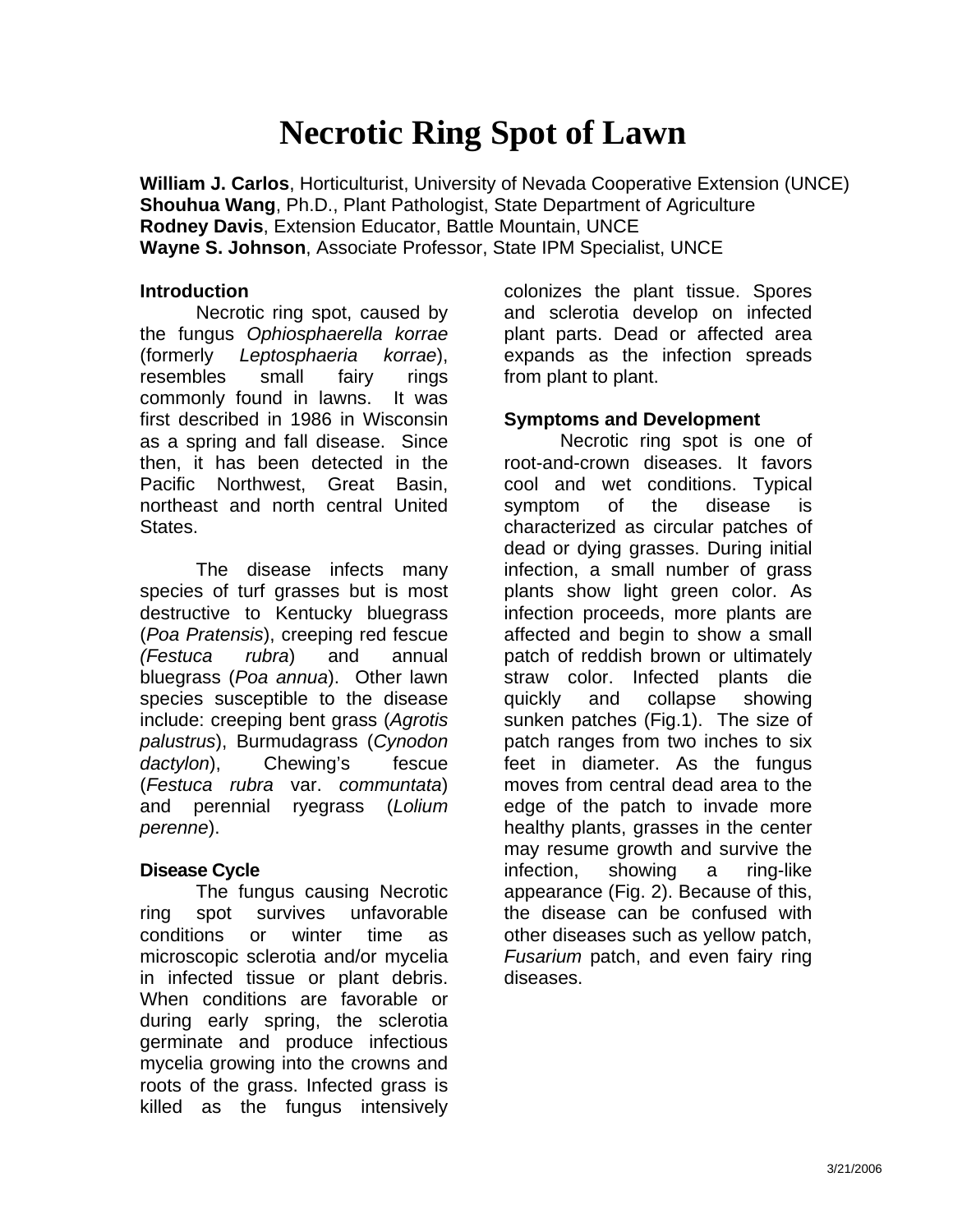

Fig 1. Early stage of necrotic ring spot showing necrotic dead patch in the lawn (Photo by William Carlos).

The disease is active during cool and wet weather because the fungal growth is stimulated by cool and wet conditions. The optimum temperature for the fungal growth is  $20 - 28$ <sup>o</sup>C. When the temperature reaches below 10 $^{\circ}$ C or above 30 $^{\circ}$ C, the fungal growth is inhibited. Because of this, the disease occurs in spring and autumn. During the summer, symptoms of necrotic ring spot may less frequent to occur and existing patches may fade to some extent as the fungal activities are inhibited by hot temperature. However, heat and drought stress may increase the chance of reoccurrence of this disease in the summer. In other parts of the country, severe outbreaks of the disease during April and May have been documented, but in the Northern Nevada, it may occur earlier due to cooler and unstable spring weather conditions.



Fig. 2. Advanced stage of necrotic ring spot showing a dead ring in the lawn (Photo by William Carlos).

The disease also favors three to five-year-old stands of grass. This may be due to shallow and weak root systems. It has also been documented, that when the turf is heavily fertilized, particularly with nitrogen, and drought stressed, the symptoms are more noticeable and the pathogen becomes more active and aggressive. In natural conditions, the disease can be spread by the movement of water or soil that contains the pathogen. Long-distance transmission of the disease can be caused by using infected sod. Regular lawn maintenance practices such as core aeration, vertical mowing and power raking for de-thatching can also spread the disease to noninfected areas.

#### **Diagnosis**

 Necrotic ring spot can be spotted by the circular patches of infected turf during cool and wet seasons. In the Northern Nevada, it is more noticeable in the spring and fall. Although other diseases may have similar foliar symptoms and timing of occurrence, necrotic ring spot can be suspected by presence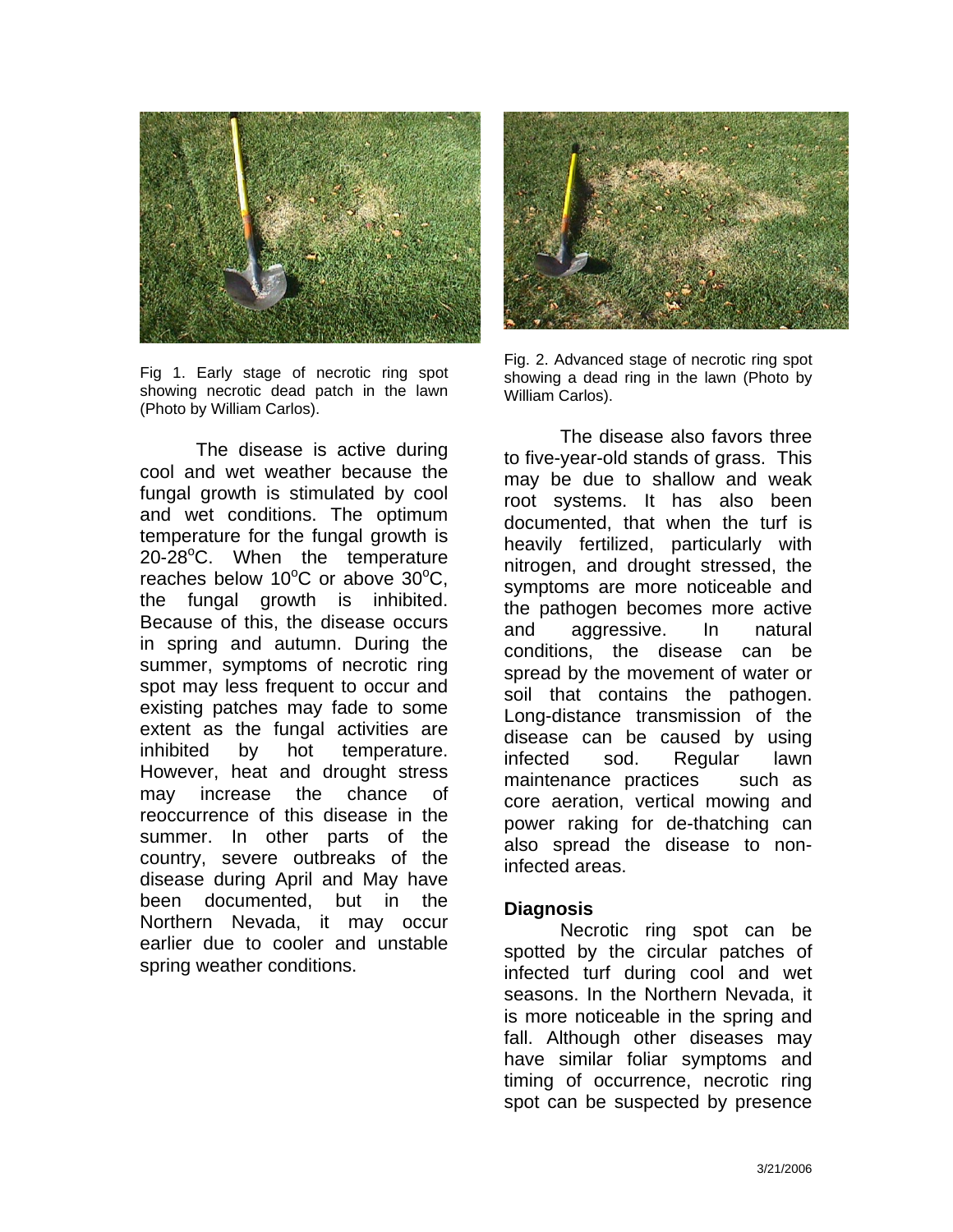of blackening necrosis on roots and rhizomes. Further diagnosis can be made through microscopic examination to reveal dark brown ectotrophic hyphae on dying roots, rhizomes or crowns. Presence of black fruiting bodies of the fungus on dead or dying tissues will provide conclusive evidence to the diagnosis.

# **Management**

Prevention is the first strategy to manage necrotic ring spot disease in the lawn. To establish a new lawn or to renovate an existing lawn, select varieties resistant to the disease. For example, varieties of bluegrass such as; 'Classic', 'Eclipse', 'Majestic', 'Merion', 'Midnight', and 'Mystic' are believed to be resistant to the disease.

Sterilization of tools or mechanical equipment that has been used in the infected lawn prevents further spreading of the disease to non-infected areas. Human activities on patched areas should be avoided or reduced to minimize the risky of contamination of the fungus throughout the lawn.

Proper cultural practices are important to maintain a healthy lawn and prevent the necrotic ring spot disease. Watering is always an important issue in lawn disease management. Proper watering reduces drought stress and therefore reduces the chance of necrotic ring spot. When mowing a lawn, a twoinch mowing height is recommended. Core aeration of the lawn is critical to improve water penetration and relieve soil

compaction. Nitrogen fertilizer should be applied frequently at low rates or in slow release forms such as sulfur coated urea or Isobutylidene Diurea (IBDU) in early spring or fall. This prevents flushes of succulent growth that may be prone to the disease.

When fungicide treatment becomes necessary to control the disease, begin treating infected areas when soil temperatures reach 16°C (approximately 60°F) in spring (Visit www.extension.-unr.edu for soil temperatures, then click on "Water Like the Pros", then the weather station illustration), and continue until summer. Use an adequate volume of water to wet the soil and root zone during the application of a fungicide. Always follow the label of the product.

Many fungicides contain active ingredients such as Azoxystrobine, Cyproconazole, Fenarimol, Iprodione, Myclobutanil, Propiconazole, and Thiophanate methyl, which have been reported to be effective on necrotic ring spot. When using any of the fungicides, apply the product when the leaves are wet and when the soil is moist to a depth of 4 to 6 inches. It may be necessary to irrigate the grass before the application. Fungicides should be applied to a soil depth of at least three inches in depth. In addition, core aerifying the lawn before applying a fungicide will improve the penetration and distribution of the fungicide in the soil. Re-apply a fungicide at 30-day intervals. To avoid occurrence of resistance of the fungus to certain active ingredients, always alternate